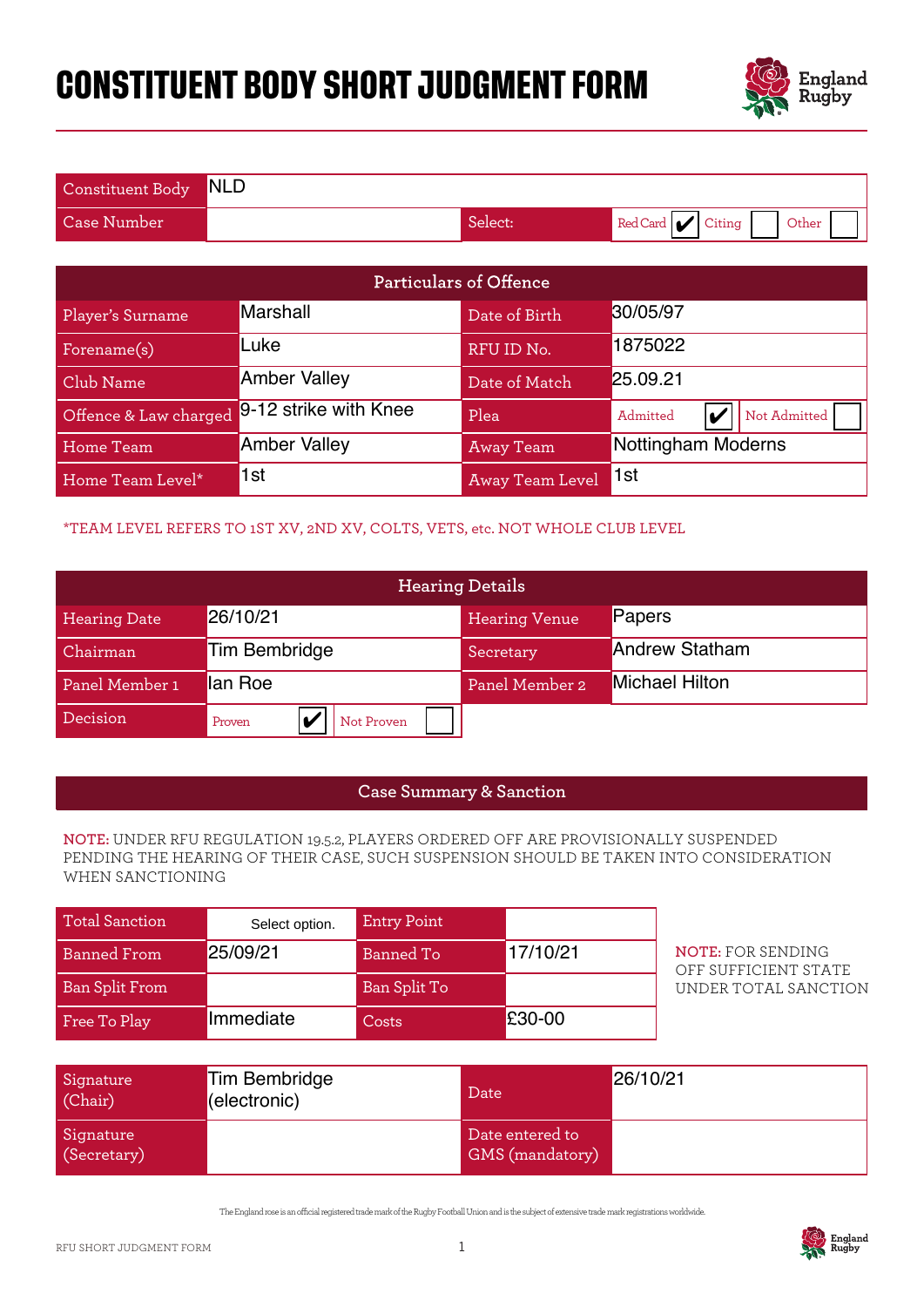|                                                                         |                        | Assessment of Offence (Regulation 19.11.8)                                                                                                          |                     |  |
|-------------------------------------------------------------------------|------------------------|-----------------------------------------------------------------------------------------------------------------------------------------------------|---------------------|--|
| PLEASE TICK APPROPRIATE BOX:                                            | Intentional 19.11.8(a) | V                                                                                                                                                   | Reckless 19.11.8(b) |  |
| Nature of actions 19.11.8(c)                                            |                        | Existence of provocation 19.11.8(d)                                                                                                                 |                     |  |
| Stike with knee to opponents body                                       |                        | Player states opponent was standing on his toe                                                                                                      |                     |  |
| Whether player retaliated 19.11.8(e)                                    |                        | Self-defence 19.11.8(f)                                                                                                                             |                     |  |
| As (d)                                                                  |                        | Possibly as (d & e)                                                                                                                                 |                     |  |
| Effect on victim $19.11.8(g)$                                           |                        | Effect on match 19.11.8(h)                                                                                                                          |                     |  |
| Ref's report states :<br>No injury was sustained from this RC incident. |                        | score at time was 8-36, with 7 minutes to play<br>final score was 8-41<br>Little effect other than AV had to play final 7<br>minutes 1 player down. |                     |  |
| Vulnerability of victim 19.11.8(i)                                      |                        | Level of participation/premeditation 19.11.8(j)                                                                                                     |                     |  |
| states victim was not in a position to defend<br>himself                |                        | 2 players involved in a scuffle off the ball referee possibly a reaction to a scuffle with his opponent                                             |                     |  |
| Conduct completed/attempted 19.11.8(k)                                  |                        | Other features of player's conduct 19.11.8(l)                                                                                                       |                     |  |
| Completed                                                               |                        | good remorse shown and left the field<br>immediatley                                                                                                |                     |  |
| Entry point number                                                      |                        |                                                                                                                                                     |                     |  |
| Top End*                                                                | Mid-Range              |                                                                                                                                                     | 4 weeks<br>Low End  |  |

## **NOTE:** STATE NUMBER OF WEEKS OR MATCHES ENTRY POINT FOR OFFENCE

\*If top end, the Panel should identify an entry point between the top end and the maximum sanction (19.11.9) as set out in Appendix 2

In making the above assessment, the Panel should consider the RFU Practice Note as set out in Appendix 5 to Regulation 19. Significant weight should be given to RFU regulation 19.11.8(a), 19.11.8(h) and 19.11.8(i).

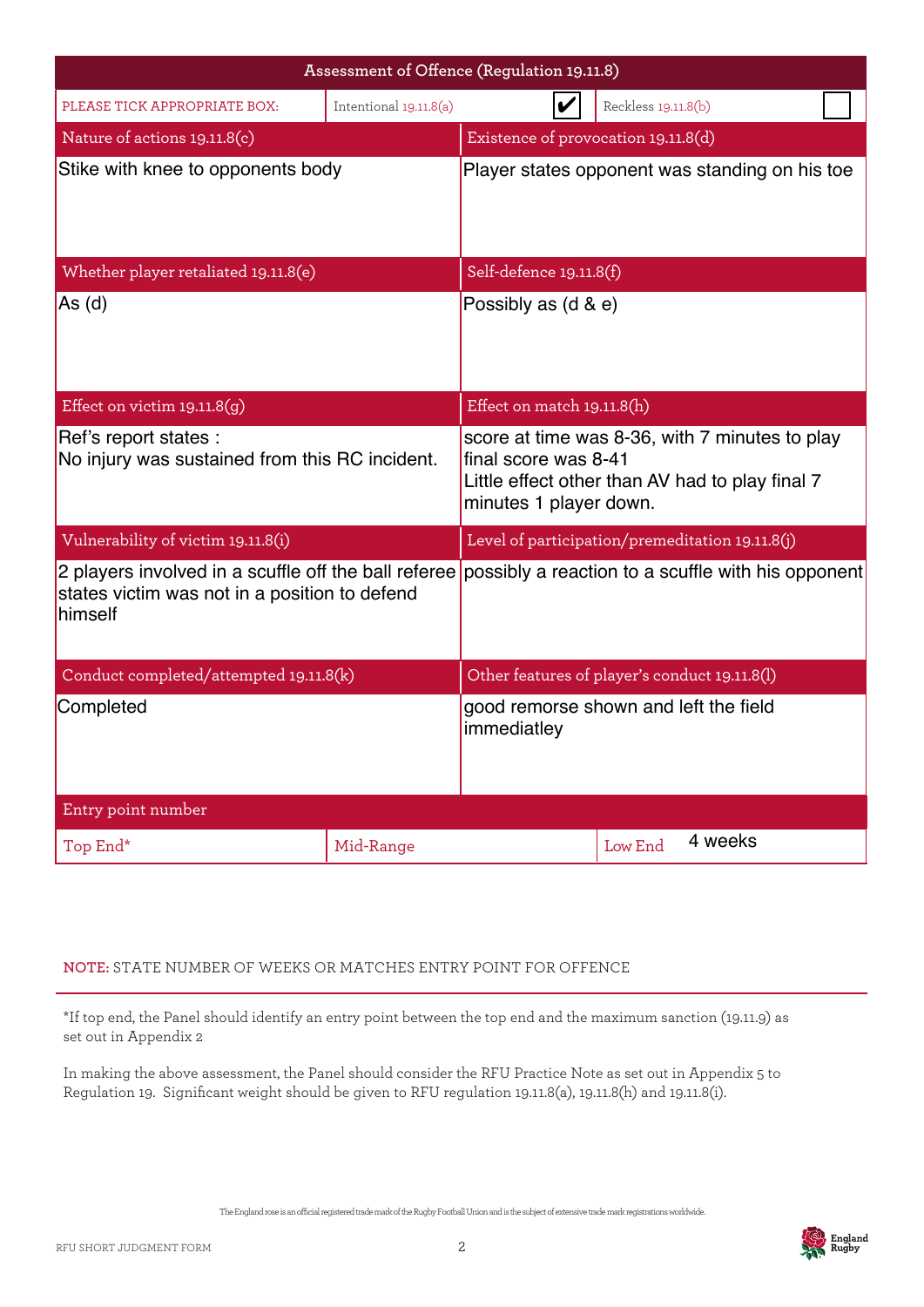#### **Reasons for Entry Point**

standing on players toes

| A limited force to opponents body with knee whilst involved in a scuffle, possibly opponent<br>standing on players toes |                                                                                    |  |  |
|-------------------------------------------------------------------------------------------------------------------------|------------------------------------------------------------------------------------|--|--|
|                                                                                                                         |                                                                                    |  |  |
|                                                                                                                         |                                                                                    |  |  |
|                                                                                                                         |                                                                                    |  |  |
|                                                                                                                         | Mitigating Factors (Regulation 19.11.10)                                           |  |  |
| Acknowledgement of guilt 19.11.11(a)<br>Immediate                                                                       | Player's disciplinary record/good character 19.11.11(b)<br>assumed good charechter |  |  |
|                                                                                                                         |                                                                                    |  |  |
| Youth & inexperience of player 19.11.11(c)                                                                              | Conduct prior to and at hearing 19.11.11(d)                                        |  |  |
| 24 years old assumed experienced                                                                                        | Good                                                                               |  |  |
| Remorse & timing of remorse 19.11.11(e)                                                                                 | Other off-field mitigation 19.11.11(f)                                             |  |  |
| Remorse mentioned by referee so assumed<br>immediate                                                                    |                                                                                    |  |  |

Number of weeks deducted: 1 week

**NOTE:** SUBJECT TO REGULATION 19.11.13, A DISCIPLINARY PANEL CANNOT APPLY A GREATER REDUCTION THAN 50% OF THE RELEVANT ENTRY POINT SUSPENSION

The England rose is an ocial registered trade mark of the Rugby Football Union and is the subject of extensive trade mark registrations worldwide.